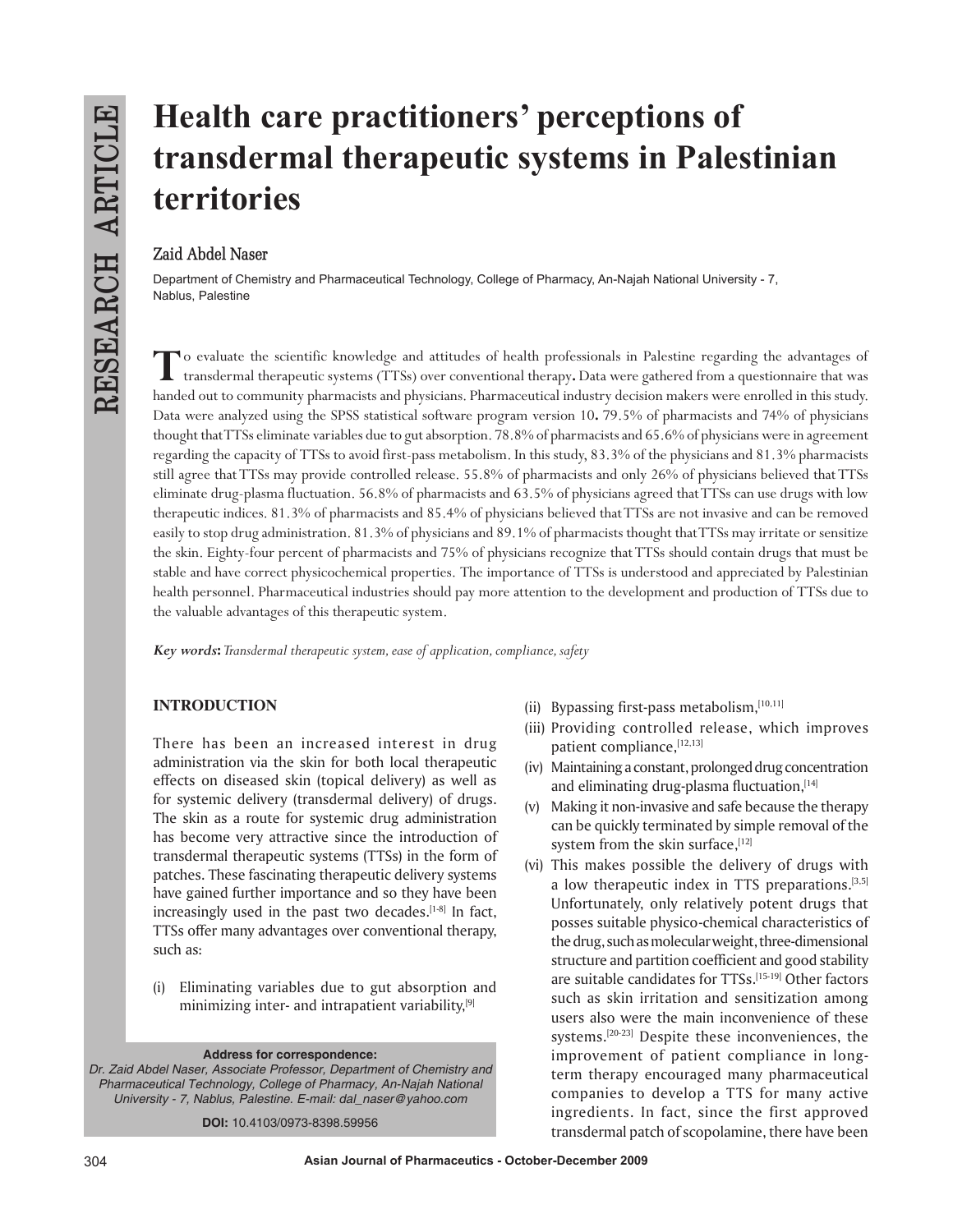several financially successful passive transdermal drug delivery patches-including those of nicotine, testosterone nitroglycerin, estradiol, clonidine and fentanyl.[3,5-7,24] This commercial success has generated further interest to expand the range of therapeutics for the transdermal route. In the light of what was mentioned above about this therapeutic system, we decided to evaluate the attitudes of Palestinian health professionals and their assessment toward the advantages and disadvantages of TTSs in the pharmaceutical field.

#### **MATERIALS AND METHODS**

This study was based on a questionnaire that was composed of two sections. The first part was a Table where health professionals were asked to fill in details with trade names of TTS products present in the Palestinian market, their manufacturing companies and the active ingredients contained therein. The second part was also a Table where the health professionals were asked to comment on a statement regarding the advantages of TTS as a therapeutic system such as bypassing the first-pass metabolism, giving controlled release, maintaining a constant and prolonged plasma concentration and stopping the administration of the drug at any moment. Health professionals were also asked about the disadvantages of TTSs, such as irritation and sensitization, and the limitation of this therapeutic system to only those drugs with appropriate physicochemical properties. The questionnaire was handed out during the period of 15<sup>th</sup> of October till 15<sup>th</sup> November, 2008. The questionnaire was distributed to both physicians and community pharmacists by the fourth year pharmacy students of An-Najah University. After collection of the filled forms, the data were entered and descriptively analyzed using statistical software program version 10 (SPSS), (SPSS Inc., Chicago, IL, USA).

#### **RESULTS**

#### **Physicians' and pharmacists' attitudes**

The questionnaire was distributed throughout the cities of the west bank where it was filled by 104 physicians and 156 community pharmacists. In addition, 18 (16) decision makers also responded by filling the specified part of the questionnaire. Only seven (7) different trade names were found in the Palestinian market, three of which were nicotine TTS patches, two were nitroglycerin, one was fentanyl TTS patch while the remaining one was ethinylestradiol and norelgestromin TTs patch. None of these patches was produced locally [Table 1].

Among the participant pharmacists, 79.5 and 74% of the physicians thought that TTSs eliminate variables due to gut absorption. The results obtained also showed that the majority of community pharmacists (78.8%) and most physicians (65.6%) were in agreement regarding the capacity of TTSs to avoid the first-pass metabolism [Table 2]. In this study, the majority of the physicians and pharmacists (83.3 and 81.3%) agreed that TTSs may provide controlled release, which improves patient compliance better than the corresponding other dosage forms containing the same drug [Table 2]. About half of the community pharmacists (55.4%) believed that TTSs eliminate drug-plasma fluctuation while only 26% of the physicians had the same belief. As for the use of drugs with a low therapeutic index, about half (56.8%) of the community pharmacists agreed that TTSs can use drugs with a low therapeutic index while 63.5% of the physicians agreed with this point [Table 2]. Almost equal numbers of pharmacists and physicians had the same opinions regarding the non-invasivity and higher safety of TTSs compared with other dosage forms such as oral, rectal and parenteral, with 81.4% of the community pharmacists believing that TTSs are not invasive and can be removed easily to stop drug administration while 85.4% of physicians had the same thought. On the other hand, 81.3% of the physicians thought that TTSs may irritate or sensitize the skin and, as per the highest majority of the pharmacists, 89.1% had the same thought [Table 2]. As for the final statement of "TTSs should contain drugs that must be stable and have correct physicochemical properties," different results were obtained from pharmacists and physicians. In fact, about 84% of community pharmacists and 75% of physicians who participated recognized that TTSs should contain drugs that must be stable and have correct physicochemical properties [Table 2].

#### **Industrial personnel viewpoints**

Here, industrial personnel were asked to pick the reasons why their pharmaceutical companies are not developing TTSs [Table 3]. All industrial personnel reported that their companies have never developed TTS in the past. About 64.3% of pharmaceutical decision makers thought that the reason behind the non-development of these therapeutic systems was lack of technology or specialized personnel to develop this TTS. A high percentage of the questioned personnel (78.6%) believed that poor development of this therapeutic system may be due to either strategic company decisions or to the bad understanding of health professionals regarding the

| Table 1: Transdermal therapeutic systems available in |  |
|-------------------------------------------------------|--|
| the Palestinian pharmaceutical market                 |  |

| <b>Trade name</b>        | <b>Pharmaceutically</b><br>active ingredient | <b>Manufacturer</b>     |  |  |  |  |  |
|--------------------------|----------------------------------------------|-------------------------|--|--|--|--|--|
| <b>Nicotinell TTS</b>    | Nicotine                                     | Novartis                |  |  |  |  |  |
| Niguitin cg              | Nicotine                                     | Glaxo-Smithkline        |  |  |  |  |  |
| Nicorette patch          | <b>Nicotine</b>                              | Pharmacia and<br>Upjohn |  |  |  |  |  |
| Nitroderm TTS            | Nitroglycerin                                | <b>Novartis</b>         |  |  |  |  |  |
| Deponit TTS              | Nitroglycerin                                | Schwarz-Pharma          |  |  |  |  |  |
| Evra transdemal<br>patch | Ethinylestradiol and<br>norelgestromin       | Janssen-Cilag           |  |  |  |  |  |
| Durogesic TTS<br>patch   | Fentanyl                                     | Janssen-Cilag           |  |  |  |  |  |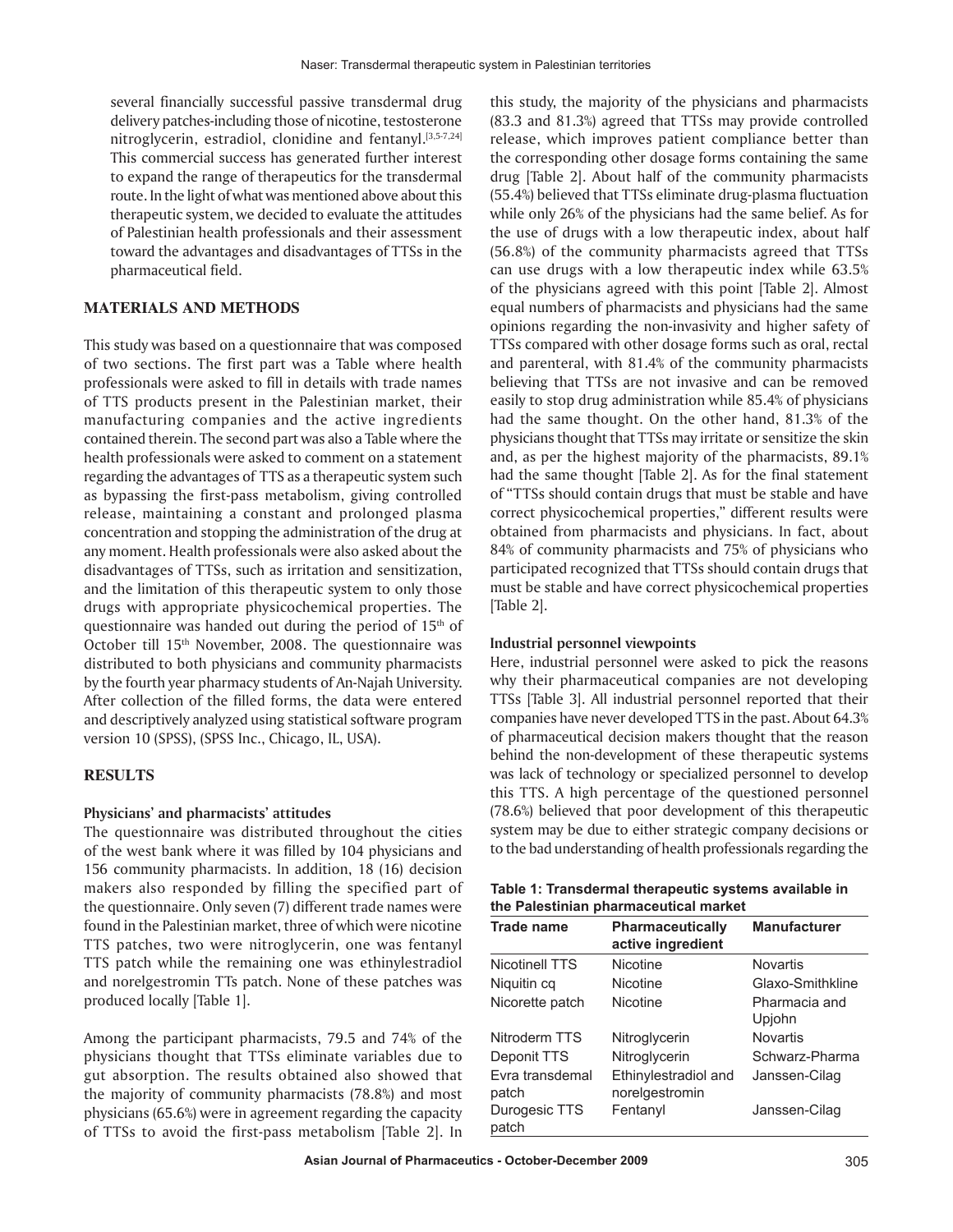| Statements asked to physicians and pharmacists regarding<br>the characteristics of TTS                                            |      | <b>Pharmacists</b> |                                                   |      | <b>Physicians</b> |      |  |
|-----------------------------------------------------------------------------------------------------------------------------------|------|--------------------|---------------------------------------------------|------|-------------------|------|--|
|                                                                                                                                   |      |                    | Agree Disagree Uncertain Agree Disagree Uncertain |      |                   |      |  |
| TTSs eliminate variables due to gut absorption and minimizing<br>inter- and intrapatient variability                              | 79.5 | 15.4               | 5.1                                               | 74   | 18.8              | 7.2  |  |
| TTSs eliminate first-pass metabolism                                                                                              | 78.8 | 17.3               | 3.8                                               | 65.6 | 10.4              | 24   |  |
| TTSs provide controlled release, which improves patient<br>compliance                                                             | 83.3 | 13.5               | 3.2                                               | 81.3 | 13.5              | 5.2  |  |
| TTSs maintain a constant and prolonged eliminating drug-plasma<br>fluctuation                                                     | 55.4 | 28.8               | 14.8                                              | 26   | 58.4              | 15.6 |  |
| TTSs may contain drugs with a low therapeutic index                                                                               | 56.8 | 27.7               | 15.5                                              | 63.5 | 22.9              | 13.5 |  |
| TTSs are safe and not invasive because it is possible to interrupt<br>treatment when necessary                                    | 81.4 | 13.5               | 5.1                                               | 85.4 | 8.3               | 6.3  |  |
| Only relatively potent drugs that posses suitable physico-chemical<br>characteristics are suitable candidates for TTSs production | 84   | 9                  | 7                                                 | 75   | 12.5              | 11.5 |  |
| TTSs may cause skin irritation and sensitization among users                                                                      | 89.1 | 5.1                | 5.8                                               | 81.3 | 4.2               | 14.6 |  |

|                     | Table 2: The comments of physicians and pharmacists regarding the advantages and disadvantages of transdermal |
|---------------------|---------------------------------------------------------------------------------------------------------------|
| therapeutic systems |                                                                                                               |

**Table 3: The comments of industrial personnel regarding the reasons of poor development of transdermal therapeutic systems. The total number of industrial personnel was 18**

| <b>Statements asked to</b><br>industrial personnel<br>regarding the reason of not | (%)  | $(\% )$ | Agree Disagree Uncertain<br>$(\% )$ |
|-----------------------------------------------------------------------------------|------|---------|-------------------------------------|
| developing chewable tablets                                                       |      |         |                                     |
| Very costly                                                                       | 42.9 | 21.4    | 35.7                                |
| Lack of technology or<br>specialized personnel                                    | 64.3 | 21.4    | 14.3                                |
| TTSs are not fully evaluated<br>and accepted by physicians<br>and pharmacists     | 71.4 | 14.3    | 14.3                                |
| The company has more<br>important strategies                                      | 78.6 | 7.1     | 14.3                                |

importance of TTS in the therapeutic field (71.4%). Only 42.9% of the interviewed decision makers believed that high cost of production relies on the strategy of non-developing TTS.

### **DISCUSSION**

The number of TTS formulations found in the Palestinian market shows that this therapeutic system is poorly available in this country. The majority of the participating pharmacists and physicians had nearly positive opinions about what was expected regarding the advantages and disadvantages of TTSs. This result should encourage the success of these therapeutic systems in the Palestinian pharmaceutical market and thus improve the success opportunities of the therapeutic treatment since the mentioned advantages should play a fundamental role in the improvement of drug compliance. In fact, the noninvasivity of these systems in comparison with parenteral formulations is a very important factor in the selection of therapy where TTSs play an important role in order to avoid pain and suffering due to the use of a syringe,

especially in the treatment of some chronic diseases. Regarding the capacity of TTSs in eliminating drug-plasma fluctuation, 55.8% of the pharmacists and only 26% of the physicians agreed with this point. These different results may be expected because the pharmacists' background studies include a better understanding of the issues of the bioavailability of pharmaceutical dosage forms. With this advantage more understood by pharmacists, it is expected that a preferential attitude toward these therapeutic systems is practiced when supplying certain medications in community pharmacies, especially when it comes to non-prescription drugs. On the other hand, the fact that only 26% of the physicians knew this fact may have a negative effect on the number of TTS prescribed, which may be one of the reasons behind the poor consideration of these therapeutic systems among physicians. Another very important result to be discussed is the use of drugs with low therapeutic indices where, unfortunately, only about half of the pharmacists but most physicians (63.5%) agreed with this issue. In fact, many problems in dose precision arise when liquid dosage forms contain drugs with low therapeutic indices, especially in pediatric patients.[5-7] Therefore, the use of TTSs containing these drugs should resolve their dose precision. Concerning the results related to the ease of application and removing of patch to stop drug administration resulting in higher safety shows that the majority of pharmacists and physicians agreed with this. In fact, TTSs are considered not only as a safe mode of drug administration but also as an easy method of administration of drugs with bad organoleptic properties without the need of uses of injectable or rectal routes, which usually have bad patient compliance. In fact, the ease of administration of medications to children presents a challenge for both health professionals and patients equally. For many adults, it is not always easy to swallow many drugs in the form of tablets. In fact, a study performed in Norway showed that every third woman and every sixth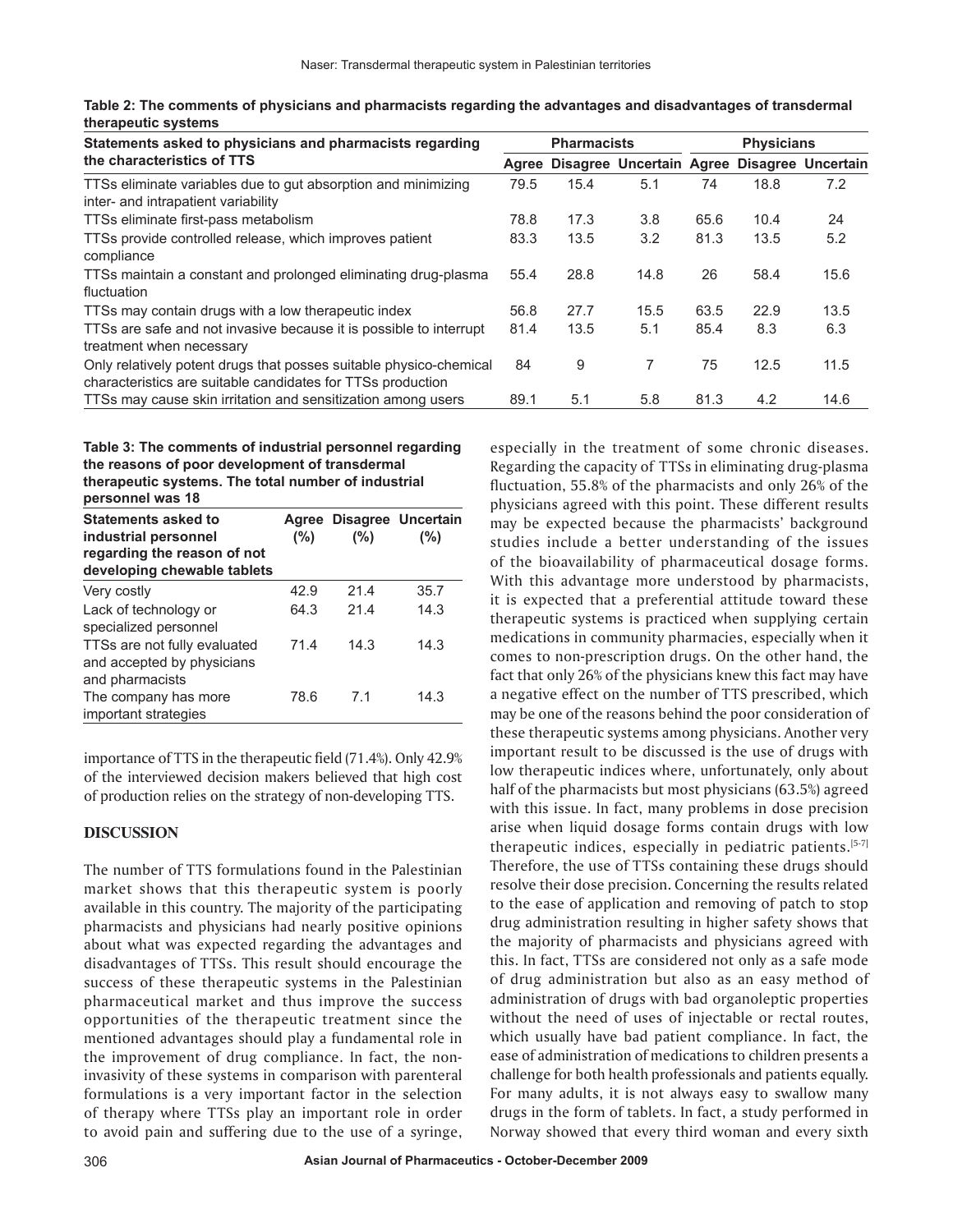man agreed to have problems with swallowing tablets.[1] Thus, for another time, the ease of administration of drugs such as TTSs can solve these inconveniences. Concerning the results of the questionnaire given to decision makers in the pharmaceutical industry, it was interesting to see that this category has recognized precisely three reasons for the non-development of TTSs. In fact, 64.3% of them said that lack of technology or specialized personnel is the obstacle. 71.4% said that the reason is that this therapeutic system is not completely understood and accepted by pharmacists and physicians, while 78.6% said that more important strategies of the company lie under the non-development of this therapeutic system. However, the first reason can be solved by well- organized scientific cooperation between universities and the pharmaceutical industry, as is the case in many industrial countries, whereby the expertise of university professors can be of great help in this field. The second reason should not be absolutely a serious problem, since the first part of this study shows that the majority of interviewed pharmacists and physicians have a positive idea about the many advantages of TTSs. However, a well-organized labor of medical representatives who must concentrate their efforts to educate and inform pharmacists and physicians about the obvious advantages of this therapeutic system should complete this mission.

#### **CONCLUSION**

From the results obtained in the current study, we feel obliged to recommend some measures that may lead to a better outcome for the industry and the patient. To begin with, the critical situation of the Palestinian territories includes the constant presence of road blocks and check points, which represent major obstacles for the freedom of movement of individuals and transportation of goods, including medical supplies. This fact entails that Palestinian drug manufacturers should consider to reduce the size of their products and to avoid the use of fragile and bulky packaging containers, which, in general, will result in lower bulk and weight of the transported goods. With this measure being taken, a reduction of transportation costs, both on the local and international levels, may be achieved as well as making the process a relatively smoother one. Secondly, the transformation of many liquid preparations for a number of drugs into TTS formulations has many advantages, such as better portability, safety and ease of application. The ease of application of TTSs is especially important for patients traveling from one place to another while carrying their medications as well as saving space, both in industry stores and pharmacy shelves. Moreover, the use of TTSs is expected to result in a reduction of compliance problems in many patients of different age groups. It is advisable that more attention be given to TTSs as a safe and effective therapeutic system for a wide variety of pharmaceutically active ingredients. Pharmaceutical companies are encouraged to re-evaluate this issue and

to pay more public attention to it through condensed and scientific efforts of their medical representatives in order to change and improve the knowledge of many of the pharmacists and physicians who do not possess the proper information. This matter being accomplished will definitely have a positive effect on the sales of their marketed products.

## **REFERENCES**

- 1. Segal, Marian. Patches, Pumps and Timed Release: New Ways to Deliver Drugs. Food and Drug Administration. http://www.fda.gov/bbs/topics/ consumer/CON00112.html. Retrieved on 2007;2:24.
- 2. "FDA approves scopolamine patch to prevent peri-operative nausea". Food and Drug Administration. 1997;10-11.
- 3. Burris JF. The USA experience with the clonidine transdermal therapeutic system. Clin Auton Res 1993;3:391-6.
- 4. 4. Tanner T, Marks R. Delivering drugs by the transdermal route: review and comment. Skin Res Technol 2008;14:249-60.
- 5. Cappelli C, Reale G, Marucci G, Clerico A. Transdermal fentanyl: A new tool for pain therapy in pediatric oncology. Clin Ter 2008;159:257-60.
- 6. Finnin BC. Transdermal drug delivery: What to expect in the near future, business briefing. Pharmatech 2003;192-3.
- 7. Kumar R, Philip A. Modified transdermal technologies: Breaking the barriers of drug permeation via the skin. Trop J Pharma Res 2007;6:633-44.
- 8. Langer R. Transdermal drug delivery: Past progress, current status, and future prospects. Adv Drug Deliv Rev 2004;56:557-8.
- 9. Braun M, Cawello W, Boekens H, Horstmann R. Influence of domperidone on pharmacokinetics, safety and tolerability of the dopamine agonist rotigotine. Br J Clin Pharmacol 2009;67:209-15.
- 10. Hupfeld S, Gravem H. Tidsskr Nor Laegeforen. Transdermal therapeutic systems for drug administration 2009;12:532-3.
- 11. Gordon MN, Muller CD, Sherman KA, Morgan DG, Azzaro AJ, Wecker L. Oral versus transdermal selegiline: Antidepressant-like activity in rats. Pharmacol Biochem Behav 1999;63:501-6.
- 12. Miyazaki T, Hanaoka K, Namiki A, Ogawa S, Kitajima T, Hosokawa T, *et al*. Efficacy, safety and pharmacokinetic study of a novel fentanylcontaining matrix transdermal patch system in Japanese patients with cancer pain. Clin Drug Investig 2008;28:313-25.
- 13. Graziottin A. A review of transdermal hormonal contraception: Focus on the ethinylestradiol/norelgestromin contraceptive patch. Treat Endocrinol 2006;5:359-65.
- 14. Berner B, John VA. Pharmacokinetic characterisation of transdermal delivery systems. Clin Pharmacokinet 1994;26:121-34.
- 15. Chandrashekar NS, Shobha Rani RH. Physicochemical and pharmacokinetic parameters in drug selection and loading for transdermal drug delivery. Indian J Pharma Sci 2008;70:94-6.
- 16. Manna A, Ghosh I, Sen N, Thakur RS, Ghosh LK, Gupta BK. Statistical optimization of transdermal drug delivery system of terbutaline sulfate by factorial analysis. Boll Chim Farm 2000;139:34-40.
- 17. Benson HA. Transdermal drug delivery: Penetration enhancement techniques. Curr Drug Deliv. 2005;2:23-33.
- 18. Cross SE, Robert S. Targeting local tissues by transdermal application: Understanding drug physicochemical properties that best exploit protein binding and blood flow effects. Drug Dev Res 1999;46:309-15.
- 19. Williams AC, Barry BW. Skin absorption enhancers. Crit Rev Ther Drug Carrier Syst 1992;9:305-53.
- 20. Carmichael AJ, Foulds IS. Allergic contact dermatitis from transdermal nitroglycerin. Contact Dermatitis 1989;21:113-4.
- 21. Wolf R, Tüzün B, Tüzün Y. Adverse skin reactions to the nicotine transdermal system. Clin Dermatol. 1998;16:617-23.
- 22. Roche Gamón E, de la Cuadra Oyanguren J, Pérez Ferriols A, Fortea Baixauli JM. Contact dermatitis from nitroglycerin in a transdermal therapeutic system. Acta Derm Venereol 2006;86:544-5.